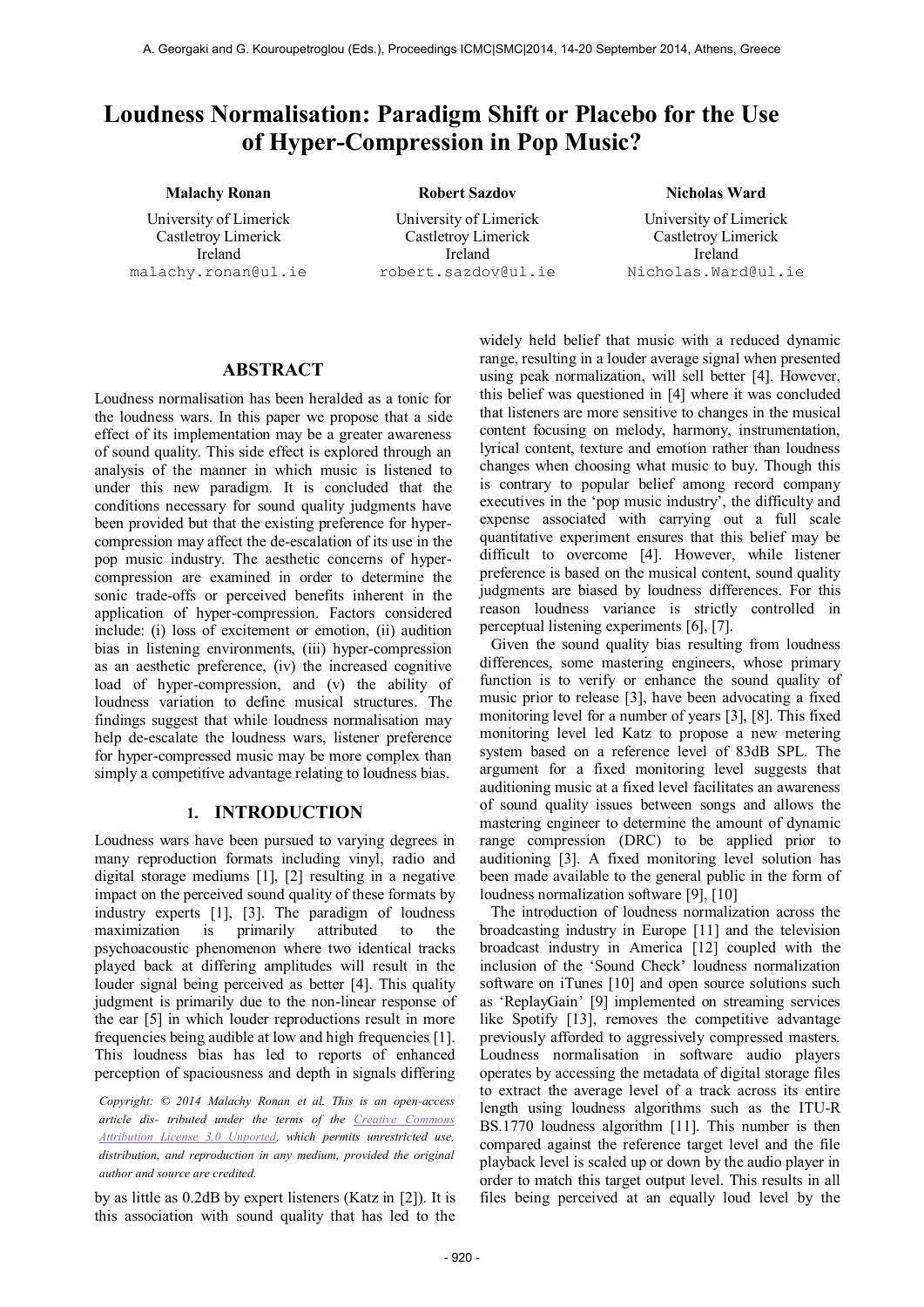listener thereby removing the competitive advantage created by extreme dynamic range compression.

The widespread implementation of this solution has led some commentators to declare that the loudness wars are over [14], [15]. However, this may be an over simplification of the issue in which additional aesthetic factors which contributed to the loudness wars are ignored. Indeed, some engineers have provided anecdotal evidence that the introduction of loudness normalization in Europe has begun to change the way music is being produced and engineered [16]. This would imply that the introduction of loudness normalization has affected the ability of producers and engineers to judge sound quality. However, during the loudness wars, there were frequent calls for an end to the war by numerous authors and music industry professionals, on the grounds that they could perceive a detrimental effect on the quality of music which they attributed to the over compression of dynamic range [3]. This sentiment was not echoed by all involved in music production and music deemed to be of compromised dynamic range is still being produced today [17]

The temptation to over compress the dynamic range led some engineers to compare the use of compression to drug addiction [18]. This addictive nature of compression and its subsequent abuse, has led to the creation of the term 'hyper-compression' [2] to describe the over-use of compression in order to achieve a perceptually louder sound recording [1], [2]. Whilst defining compression as an addiction may be inflammatory, it implies that continued exposure to hyper-compressed music may alter the internal quality meter of the music listener, biasing them towards hyper-compression. In this respect, the definition of a 'normal' amount of DRC is a perpetually moving target dictated by the production processes of the day. However, as loudness normalisation may allow the listener to isolate the subjective quality aspects of the music, in a similar manner to a mastering engineer, the listener may become more aware of sound quality.

This paper examines how loudness normalisation may change the way we listen to music by exploring the issues affecting sound quality judgments in domestic listening environments. An investigation of the aesthetic concerns of hyper-compression is conducted to understand the sensory and cognitive issues underlining the proliferation of hyper-compression during the loudness wars. By understanding the aesthetic motivations for the recent loudness war, we may gain an understanding of the sonic fingerprint of the internal reference of popular music listeners for sound quality in the  $21<sup>st</sup>$  century.

#### **2. MUSIC LISTENING IN THE AGE OF LOUDNESS NORMALISATION**

One of the factors credited with facilitating the loudness wars was the perceived unwillingness of the listener to adjust the level dial when one track was marginally louder than another thereby conceding better sound quality to the louder track [1]. In order to determine the intensity change threshold at which listeners will adjust level, Riedmiller et al. conducted an experiment to examine the 'comfort zone' of listeners which was

described as the range within which loudness changes from preferred listening level are considered acceptable [19]. Listeners reported that an increase of 2 or 3dB brought them out of their 'comfort zone' resulting in an increased likelihood of the audio being reduced in level [19]. However, a decrease in level of 6dB was required to prompt listener action. Another experiment conducted by Benjamin in a domestic listening environment sought to gauge the range of levels around the preferred listening level that are accepted as matching the preferred listening level [20]. These domestic listening environments had little background noise and Benjamin found that a +2.91/- 3.78dB level change was enough to prompt listeners to describe the level as noticeably louder/quieter while +6.22/-9.22dB results in the level being perceived as too loud or too quiet [20]. However, Norcross et al. found that listeners were much more sensitive to level changes with subjects on average detecting JNDs of 1.24dB between different programs and JNDs of 0.5dB in the same program [21]. Given that loudness normalisation in broadcast is allowed to deviate  $+/- 2$  LU in America [12] and  $+/- 1$  LU in Europe [22], it can be surmised that under a loudness normalisation paradigm, listeners will be using their level control primarily to set their preferred listening level.

While it may be speculative to suggest that listeners utilising loudness normalisation software in domestic listening environments will be capable of judging sound quality to a comparable degree as that of a mastering engineer with specialized equipment, sound quality judgments are relative measures. Therefore, the playback system that the listener uses, regardless of its perceived quality or cost, becomes the reference by which sound quality is judged. Berger conducted an experiment to determine the preference for the different reproduction formats available [23]. The findings concluded an increasing preference with each additional year for the sound of MP3s over vinyl and other digital formats of higher quality [24]. Berger concluded that students that regularly download music from the internet and have grown up with the iPod as their main music player, prefer the sound of MP3s [23]. These results suggest that over an extended period of time the reproduction format will be absorbed into long-term memory and act as a sound quality reference.

In contrast to recording studio environments, the reference signal in domestic listening environments must compete with other signals for the listener's attention. Blauert defines noise as sounds which give rise to unwanted auditory events [25] which, in this context, may constitute any signal that interferes with the listeners perception of music from their playback system. The findings of Pearsons et al. indicate that preferred listening levels increase as background noise increases [26]. Furthermore, Bradley found that for every 1dB of background noise, listeners raised the level by 0.7dB to remain at the preferred listening level [27]. These preferred listening levels, were found to be an average of 61dB Leq [27]. Coincidentally, Ventry et al. in [20] found that in a hearing test booth designed to have low background noise, the most comfortable loudness level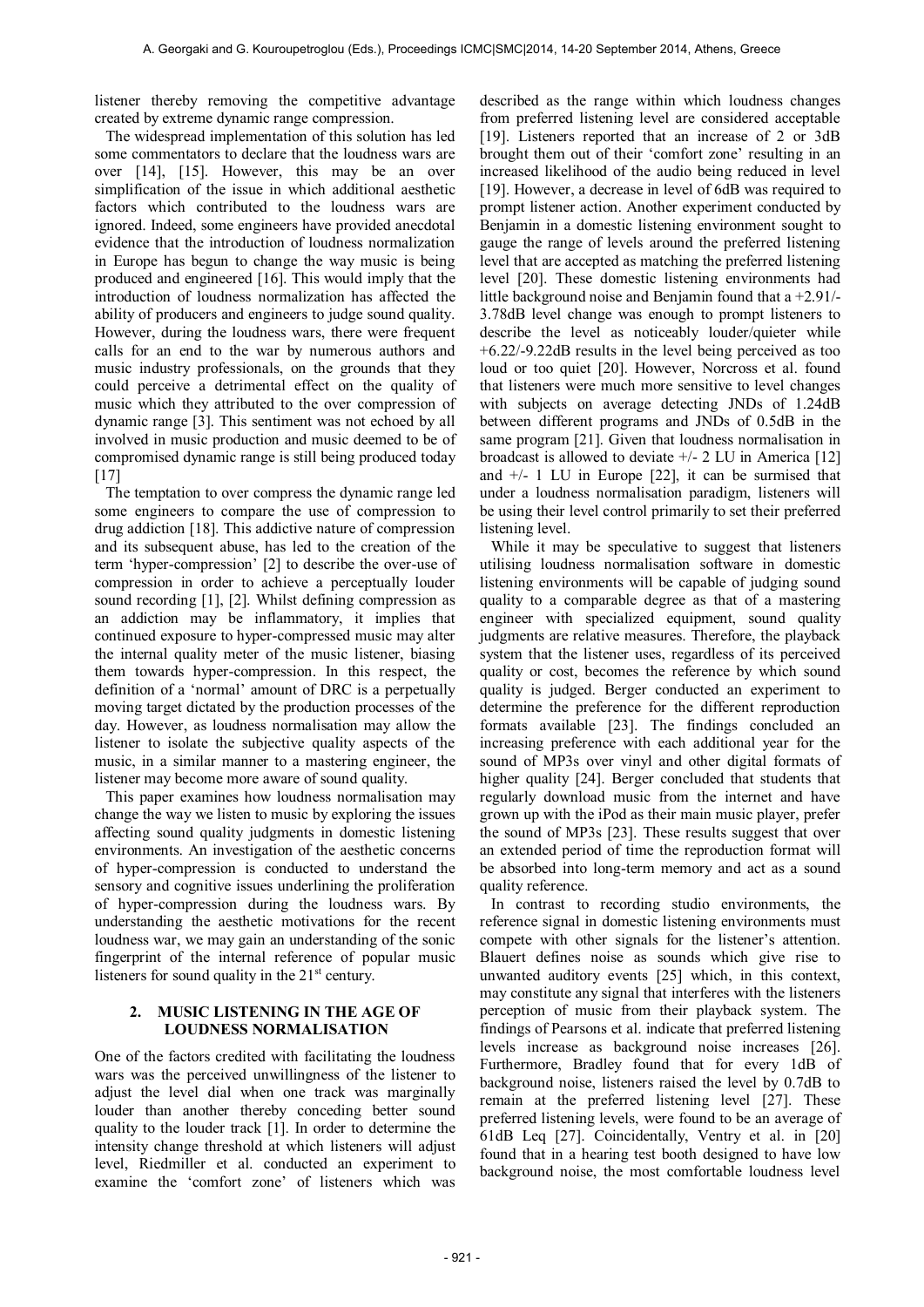for speech was found to be 49.3dB(A) but the task may also involve a different level of attention to a domestic listening environment. This illustrates that the preference for listening level is highly dependent on background noise and the listener's task.

It is proposed that the ability to listen to music at consistent preferred loudness levels in a domestic environment may act as a method of auditory training facilitating a greater awareness of sound quality between different artists auditioned contiguously. While sound quality judgments have traditionally been conducted under experimental conditions or in recording studios, it is proposed that this new music listening paradigm may alter listeners' perception of 'good' sound quality. It is further proposed that this may lead to a more active interest in sound quality in much the same manner as hi-fi enthusiasts in the 1950s pursued the notion of 'presence' [1].

Given that loudness normalisation has created the conditions necessary to facilitate a greater awareness of sound quality, it is important to understand how music listeners will be assessing the sound quality of their music collection. Figure 1 illustrates the process involved in product sound quality judgments where subsequent to the perception of the event, the process is affected by non-auditory modalities, cognition, action and emotional factors until we arrive at an auditory event sound [28]. This mental representation of the acoustic event is referred to as a stream and this stream must compete with other streams for the attention of the listener [29]. These additional streams are outside of the control of the music producer and provide the reason for the low correlation between what we actually hear and the acoustic event [25]. However, while the listener is absorbing input from external factors in a domestic listening environment, the resulting judgment is compared against a reference held in the long-term memory (Figure 1). In this manner, if presented with two versions of the same track, the listener's internal reference may bias the resulting sound quality assessment in favour of the sonic characteristics of their music collection [22]. If their music collection contains primarily hyper-compressed material then it has been suggested that the listener may be biased towards the sonic traits associated with the resulting sound quality [30]. The factors influencing listener preference for dynamic range compression have been proposed to include: prolonged exposure to hyper-compressed music, musical genre preference, perceptually salient sound quality attributes resulting from hyper-compression and the education and training of the listener [30].



Figure 1 product sound quality judgments adapted from [28]

#### **3. INVESTIGATING THE AESTHETIC CONCERNS OF HYPER-COMPRESSION**

Taking into account the improved listening conditions of domestic listeners as a result of loudness normalisation, what follows is a discussion of the aesthetic concerns of hyper-compression highlighting the possible sonic tradeoffs or perceived benefits inherent in the application of hyper-compression.

#### **3.1. Loss of excitement and emotion**

One of the concerns about hyper-compressed music is that it reduces the emotional and dramatic impact of music, resulting in less active listening which may prevent listeners from bonding with music [2]. This raises the issue of whether variation in loudness is a primary mechanism used to perceive emotion in music. There are numerous theories outlining how emotion relates to cognitive processes and a good summary is available in [31].

One theory proposes that emotions and cognitive processes are integrated through the use of somatic markers where visual images are marked with an emotional association, which helps to increase the speed with which decisions can be made [32]. Some of the mechanisms connecting music and emotion may be automatic and some may require cognitive processing. The varying loudness levels lead to an automatic emotional response and unexpected events provide a heightened sense of arousal followed by a cognitive appraisal [32]. This heightened sense of arousal has been attributed to a physiological response correlated with the approach of a sound source towards the listener [33]. At high intensities, loudness sensitivity increases providing more acute arousal cues for sources closer to the listener [33]. It is these defensive systems that Bradley and Lang believe determine our expression of emotion through sound [34]. Schubert found that 60% of variation in arousal response can be attributed to the musical features of loudness and tempo [35] both of which relate to the awareness of the speed of approaching objects. Juslin and Västfjäll also attribute psychophysical cues such as loud and sudden events to increased arousal which aids the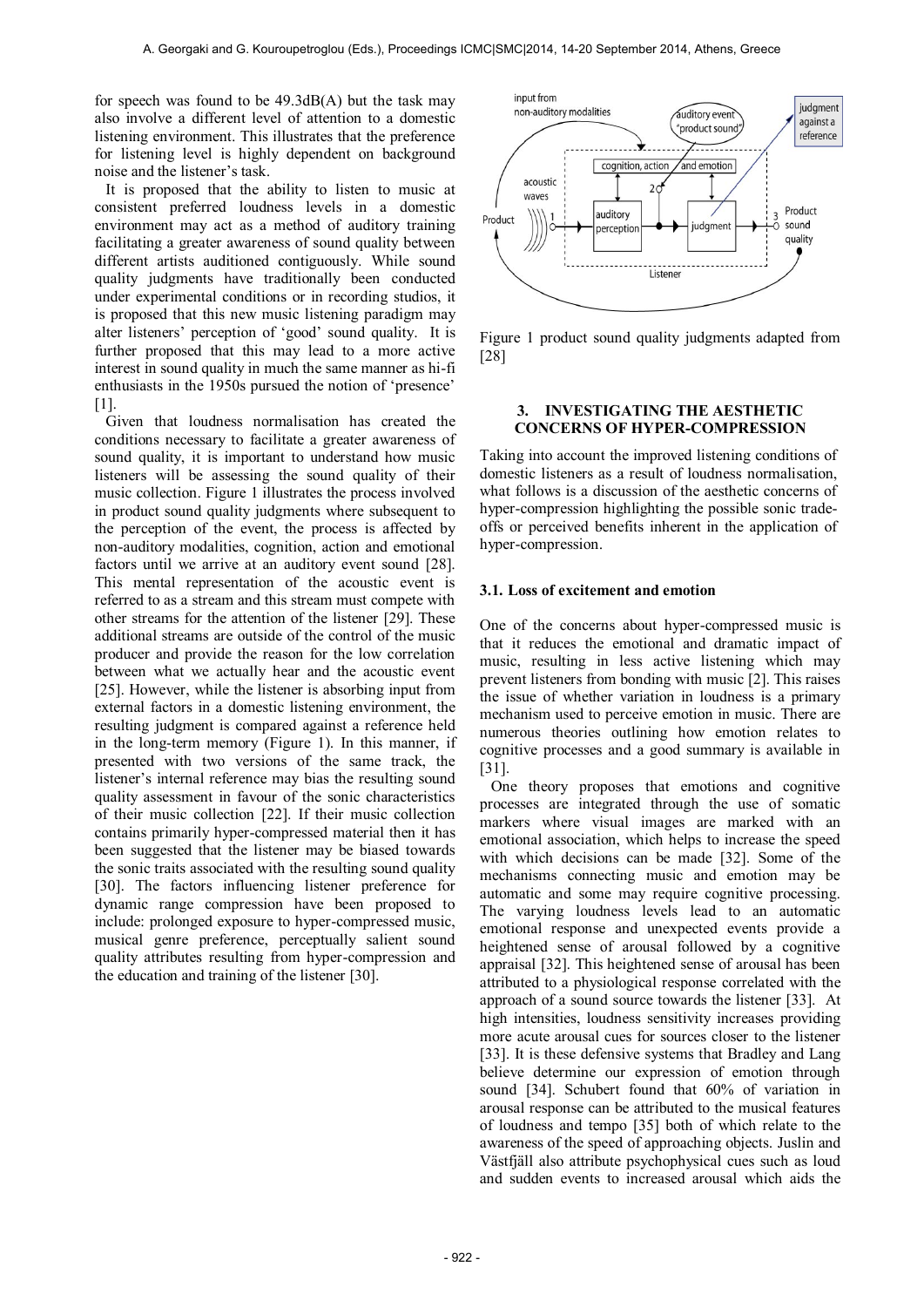perception of emotion [36]. Hyper-compression will reduce 'loud sudden' events through the restriction of dynamic range implying that listeners will not receive the priming cues required to perceive emotion in music.

Dean et al. sought to determine if changes in listeners perception of arousal correlated with changes in intensity/loudness [34]. The intensity profiles of a number of recordings of varying genre were reversed and both versions presented to the listeners. The results showed that intensity had a direct impact on perceived arousal. This suggests that intensity profiles are a major source of continued perceived arousal in music and while arousal is but one component of emotional response to music, it is considered an important one. Furthermore, the reduction of dynamic range was shown to have an adverse effect on the emotional impact of music [37]. In this manner, we can deduce that varying intensity does provide emotional cues to the listener and restricting the dynamic range may affect the emotional cues available to the listener. It seems plausible then to suggest that when we restrict dynamic range through hyper-compression, we are removing one of the composer's tools for conveying emotion.

Further evidence of the connection between emotion and dynamic range is presented in [38] in which it is proposed that melody and rhythm contain few emotional cues for the listener. Instead, it is proposed that music reflects the dynamic patterns of emotion including tension and release, motion and rest, preparation and fulfillment, and sudden change among others. All of these parameters are lost in hyper-compressed music, which includes little variation of loud and quiet with the presentation remaining at a similar level for the duration. A further theory states that emotion is created through the subtle deviation from our expectations [39]. Mandler concurs, attributing emotion to the creation of expectations in the listener and then the violation of these expectations in subtle ways [40]. Cabrera states that building tension and expectation involves increasing the overall 'size' of the sound by increasing the intensity of the sound and Huron states that an augmentation of sound sources further helps to achieve this [41]. In this manner, the ability to create tension and expectation without audible artifacts in hyper-compressed music is diminished due to the proximity of the RMS level to the 0dBFs peak level, leaving little headroom for intensity changes with the introduction of additional instrumentation. However, the findings of Bishop et al. suggest that listeners of classical music have the ability to imagine loudness variation in the absence of corresponding environmental input [42]. This indicates that in the absence of intensity differences through hypercompression, the listener may imagine the required cues in order to derive the emotional response intended by the composer. However, further research is required to determine the effect of hyper-compression on the perception of emotional cues.

#### **3.2. Audition bias in listening environments**

The listening environment used to audition music may have a profound effect on a listener's preference for DRC. In an environment, the signal carries the desired information (the music) and all other signals present are considered undesired information or 'noise' [25]. Environmental noise in locations such as shops, factories, cars and noisy city apartments consists of broadband noise composed of a number of signals from varying sources fused into a single perceptual construct. Broadband environmental noise is a much more efficient method of masking sounds than tonal masking at each of the critical bands [43]. Therefore, in order for music to be accurately perceived, it may need to provide a consistent average level in order to remain above the noise floor at all times. This is due to frequency or simultaneous masking, in which loud signals mask other signals at nearby frequencies creating a masking threshold within which the quieter signals will become inaudible [40]. Given the correlation between preferred listening level and background noise outlined in section 2 and the ability of loudness normalisation to match program loudness, a hyper-compressed master with a narrow dynamic range may be preferred in environments with greater levels of noise.

Wagenaars presented subjects with an uncompressed stimuli followed by the compressed stimuli and asked subjects to rate the sound quality [44]. It was found that the compressed signal was moderately preferred to the uncompressed, only under noisy conditions. Another experiment in [44] examined the effect of compression in a normal living environment where only the degree of compression (ratio) and the sound level were adjusted. This experiment confirmed that only under noisy conditions was compression preferred and there is a perceived decrease in sound quality when compression increases. It is worth noting that this experiment was conducted in 1986 when the loudness wars had not yet begun [45]. A repeat of this experiment with listeners that have lived through the loudness wars may provide an indication of the effect of the loudness wars on the preference for DRC. This preference for DRC in noisy environments may impact the growing number of listeners using portable media players as their primary means of listening to music [46].

Lund found that listeners have a well-defined dynamic range tolerance (DRT) that varies with environmental noise level. DRT is a continuum containing the preferred average window plus some peak headroom [46]. Within this environment specific DRT continuum, the listener can understand speakers, instruments are heard clearly and there are no sudden loud sounds. However, if the level regularly fluctuates outside this range the listener becomes annoyed. Therefore material with a wide dynamic range may prove unsuitable to communicate the desired information to the listener in noisy environments due to the risk of causing damage to the listener's ears. Given the increasingly noisy environments in which we live, and the preference for a 5-10dB louder level when listening on headphones rather than loudspeakers [46],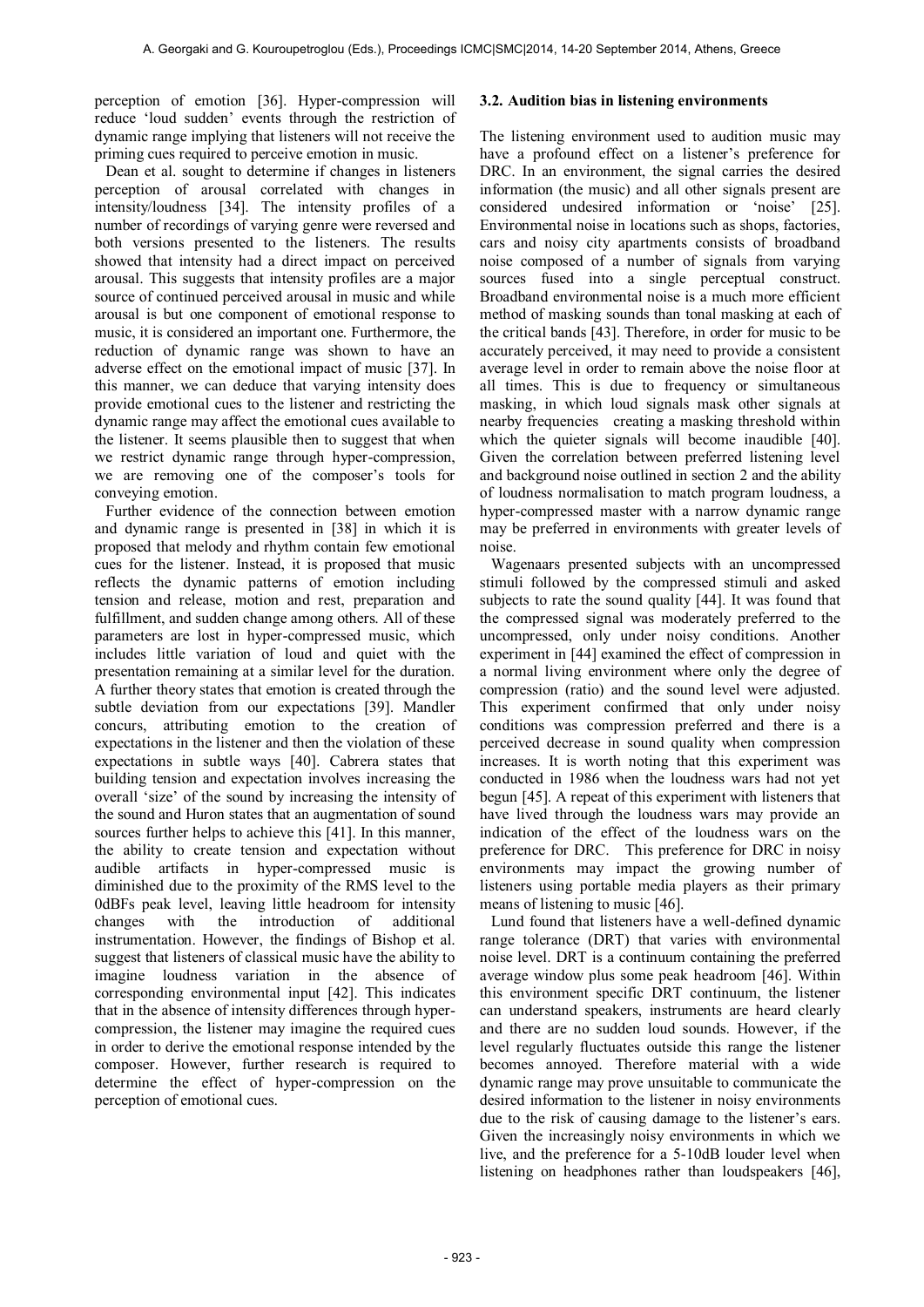listeners may prefer the consistent level associated with hyper-compression in order to prevent hearing damage from loud sudden events in wide dynamic range material. In this manner, the varying environmental noise levels that accompany portability coupled with in-ear headphones that provide little or no isolation from noise may have facilitated a trend for hyper-compressed music during the loudness wars.

Wolters et al. suggested that consumers want their content on portable media players to be presented in a form that matches their listening environment [47]. In an effort to address this issue, Vickers suggested that manufacturers provide playback compression options particularly for devices that operate in noisy environments such as car radios. A DRC option on listening devices would likely remove any competitive pressure to make 'louder' masters and provide a more user-oriented listening experience.

#### **3.3. Hyper-compression as aesthetic preference**

As previously discussed in section 2, hyper-compression may be an aesthetic preference due to extended exposure to the attributes associated with this type of processing. It has also been linked to genres such as grunge, heavy metal, glitch and shred in which hyper-compression, clipping, aliasing and distortion are the tools used to achieve this aesthetic [2]. Mastering engineers in these genres may intentionally clip the A/D converters in order to increase loudness and add distortion to the signal [48]. Furthermore, while the output of analogue distortion is driven by the frequency of the input and therefore harmonically related, digital distortion such as aliasing is related to the sampling frequency resulting in sum and difference signals un-correlated to the original signal being introduced [49]. The introduction of these inharmonic components may lead to the enhanced perception of dissonance, a desirable component of these genres. This genre specific preference for digital distortion contrasts with the industry wide call for a reduction of the peak level read from a peak program meter (PPM) to -1dBFs in order to avoid clipping when creating a lossy codec, performing sample rate conversion and when playing through a DAC [16]. Given the bias for dissonance created by digital distortion, the promotion of loudness normalisation may not remove hyper-compression from the aesthetic of these genres.

The introduction of the Solid State Logic console heralded a revolutionary design approach in which a compressor was available on every channel [1]. This console has been credited with changing the sound of popular music [1] but it was the console's bus compressor that earned the moniker the 'good' button [18] highlighting an aesthetic preference for DRC among musicians and engineers. Mix bus compression was alleged to make the recording sound like a 'record' or akin to the songs heard on the radio and to please the artists, the engineers added the compression at the mixing stage [18]. This positive association with DRC has been suggested to have been learned in the long-term memory [30] and associated with a preference for hypercompression. Producers such as Rick Rubin, who produced Metallica's hyper-compressed album 'Death Magnetic', are associated with a sound quality that is lively, loud, exciting and perceived as 'jumping out of the speakers' [50]. However, Rick Rubin is not the first producer to use compression in order to obtain a sound that jumps out of the speakers. Joe Meek famously applied what was considered outrageous amounts of compression (for the 1960s) in order to create this effect [1].

Given that Electronic Dance Music (EDM) has no direct natural reference in the real world, the reference for judging the amount of compression to use is provided by other professionals working in the genre. As EDM is a relatively new genre associated with digital audio, which is linked to hyper-compression [1], practitioners most likely learned their craft and how to use compression during the loudness wars. This may have affected their preference for DRC and as there is no real world equivalent to many EDM instruments, the music released becomes the reference. If this music is hyper-compressed, then it is likely that other artists emulating this sound will employ similar levels of DRC.

The effect of recording on the globalisation of performance in classical music has been well documented [51] and given the ubiquitous access to the same technology, a globalisation of sound among genres is likely. Furthermore, the trends in classical music performance over the twentieth century are clearly preserved on recordings [51] which provokes the question of how the aesthetic preference for hyper-compression in this era will be perceived by future generations?

#### **3.4. Increased cognitive load of hyper-compression**

A side effect of using DRC to balance relative levels is the creation of what has been termed a more coherent result due to the ability of compression to fuse individual sound sources together [52]. Moore reported that a number of studies found that coherent amplitude changes tend to perceptually fuse sounds together whereas uncorrelated changes segregate the sounds [53]. When the components are amplitude modulated in the same way, they become fused together into a single percept and they are listened to as a whole [53]. This can also lead to difficulty in perceiving individual sound sources within a complex signal, presented to the listener as a reproduced scene. This relates to the brain's ability to use the common modulation of sources as a means of grouping them together or, conversely, the lack of common modulation as a means of identifying them as individual sources. When this process is interrupted by the compression of a group of sources, a common modulation envelope is applied to all of the instruments in the reproduced scene. The type of common modulation applied to the signal is determined by the time constants selected on the compressor and may be largely responsible for the widely acknowledged 'gluing effect' when applied to a group of sources.

When using analogue compressors or digital processors with non-linear distortion modeling such as dynamic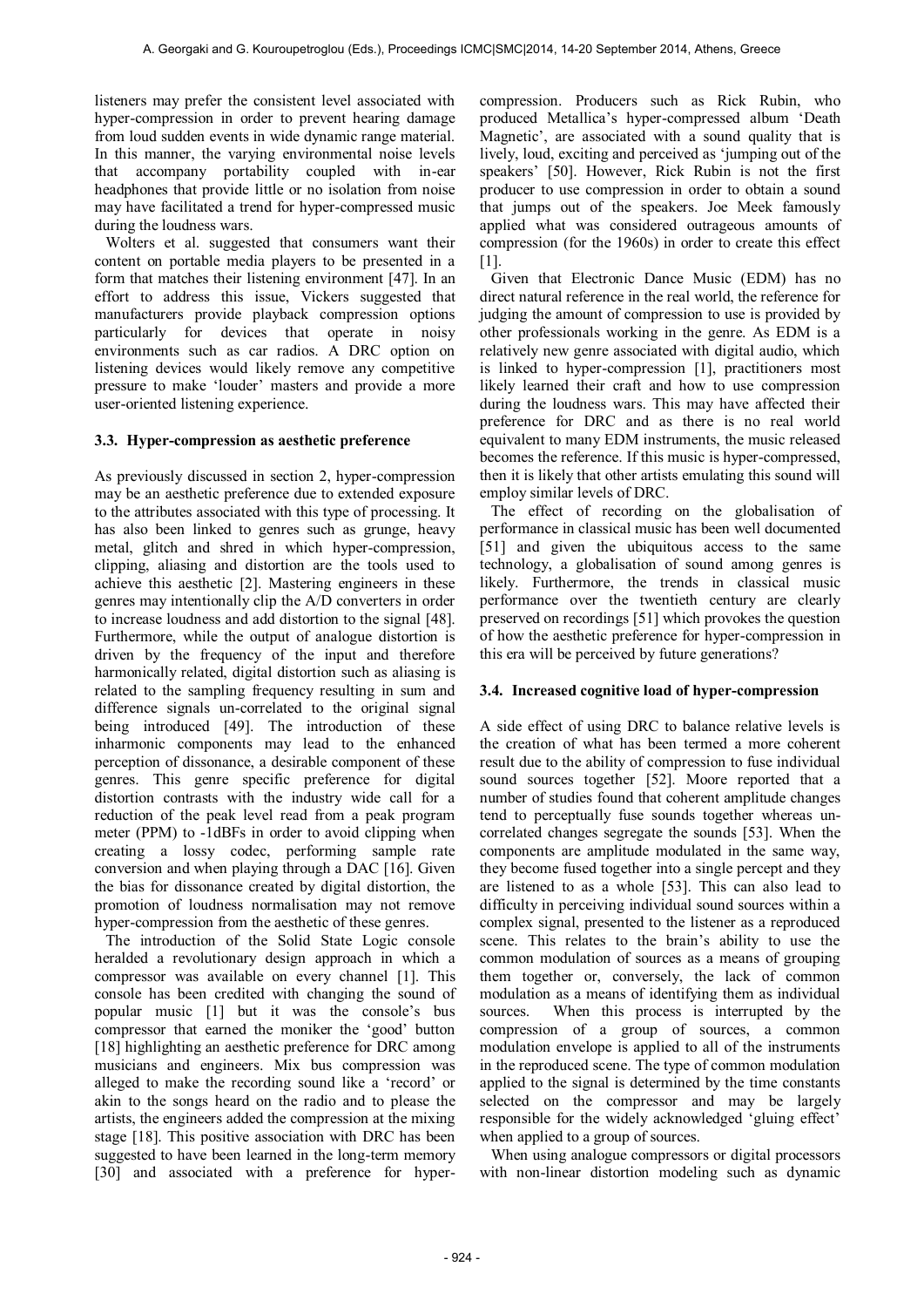convolution [54], the processor will apply harmonics to the signal determined by its topology or modeling. This application of harmonics of fixed relative power to a group of instruments may provide a coherent coloring to the sound scene. However, there is currently no research to support the notion that harmonic modulation will support perceptual grouping when both sources are modulated coherently [53]. Differences in timbre support stream segregation [55]. When two melodies are played together using different timbres, listeners find it easier to identify changes in the melody than when both timbres are similar. It seems possible then that the application of fixed harmonics to a group of instruments may make it more difficult to perceptually segregate sources. Further research on this point is needed. This proposed trade-off between DRC and stream segregation resembles the trade-off between pitch and timbre when determining the perceptual organisation of a sequence of notes [56]. This trade-off states that when listeners are presented with a sequence played by two instruments, with a large difference in timbre and a small difference in pitch, the percept heard will be that of grouping by timbre. The opposite is also true.

This fusing together of individual sound sources through the use of compression elicits a varying preference response among listeners and engineers [18]. These subjective responses may be related to the manner in which the listener engages with the material. Critical listeners, such as musicians and engineers, often complain about hyper-compression [3], [16] as they may need to be able to hear all of the instruments separately and the heavy application of compression may obscure the individual stream segregation of these sources. On the other hand, listeners relegating music to background sound may prefer the music to fuse together perceptually into a single source as the role of the individual instruments may be of less concern and wide dynamic range may draw too much attention to the music. These application specific listening modes may dictate the degree of compression preferred by different listeners.

#### **3.5. Loudness variation defining musical structure**

One of the arguments against aggressive DRC is that some genres, such as the alternative music of the early nineties and late eighties, relied on loudness differences between verse and chorus as a structural element [2]. In acoustic ensembles, when loud notes fall on the down beat, they provide a tonal stability to the music [57] and hyper-compression may remove the strength of the downbeat perceived by the listener thus removing some of the composer's artistic intent. Furthermore, melodies are often accompanied by a level boost and a 20 ms lead time in acoustic ensembles [57] to enable streaming of the lead instrument(s) as the foreground sound. Due to the excessive use of DRC during the loudness wars, these performance attributes are simulated with macro-dynamic volume automation post-compressor [3] and via the nudge function in Pro Tools [58] respectively. While the loudness wars all but ended the ability to use loudness as a defining musical structure, new structures were born out

of necessity. Engineers began to use the frequency range as a method of defining musical structure where choruses are signified by an expanding of the frequency bandwidth of the music at the low and high frequencies and a widening of the sound stage in contrast to the verses [59]. In this regard, the legacy of the loudness wars on music production processes has yet to be discussed and future research is needed.

#### **4. CONCLUSION**

This paper examined the factors affecting music listening under the loudness normalization paradigm, highlighting the manner in which loudness normalisation may facilitate a renewed interest in sound quality. Given that loudness normalisation has been associated with an end to the loudness wars, the aesthetic concerns of hypercompression were discussed in order to further understand the reasoning for the use of hypercompression beyond simply increasing loudness. In this manner, this paper explored whether the application of hyper-compression can truly be eradicated through the proliferation of loudness normalisation. The findings suggest that while loudness normalisation may help in this regard, listener preference for hyper-compressed music may be a more complex issue than simply relating to loudness bias. Further research is needed concerning the aesthetic factors contributing to listener preference for hyper-compression and the music production techniques created as a direct result of the loudness wars.

#### **5. REFERENCES**

- [1] G. Milner, *Perfecting sound forever: an aural history of recorded music*. New York: Faber and Faber, 2010.
- [2] E. Vickers, "The loudness war: Background, speculation, and recommendations," in *Audio Engineering Society Convention 129*, 2010.
- [3] B. Katz, *Mastering Audio: the art and the science*, 2nd ed. London: Focal Press, 2007.
- [4] E. Vickers, "The loudness war: Do louder, hypercompressed recordings sell better?," *J. Audio Eng. Soc.*, vol. 59, no. 5, pp. 346–351, 2011.
- [5] H. Fletcher and W. A. Munson, "Loudness, Its Definition, Measurement and Calculation," *J. Acoust. Soc. Am.*, vol. 5, no. 2, pp. 82–108, 1933.
- [6] ITU-R BS.1116-1, "Methods for the subjective assessment of small impairments in audio systems including multichannel sound systems," International Telecommunications Union, Geneva, 1997.
- [7] S. Bech and N. Zacharov, *Perceptual Audio Evaluation-Theory, Method and Application*. Chichester, UK: John Wiley & Sons Ltd., 2006.
- [8] B. Katz, "Integrated Approach to Metering, Monitoring, and Leveling Practices, Part 1: Two-Channel Metering," *J Audio Eng Soc*, vol. 48, no. 9, pp. 800–809, 2000.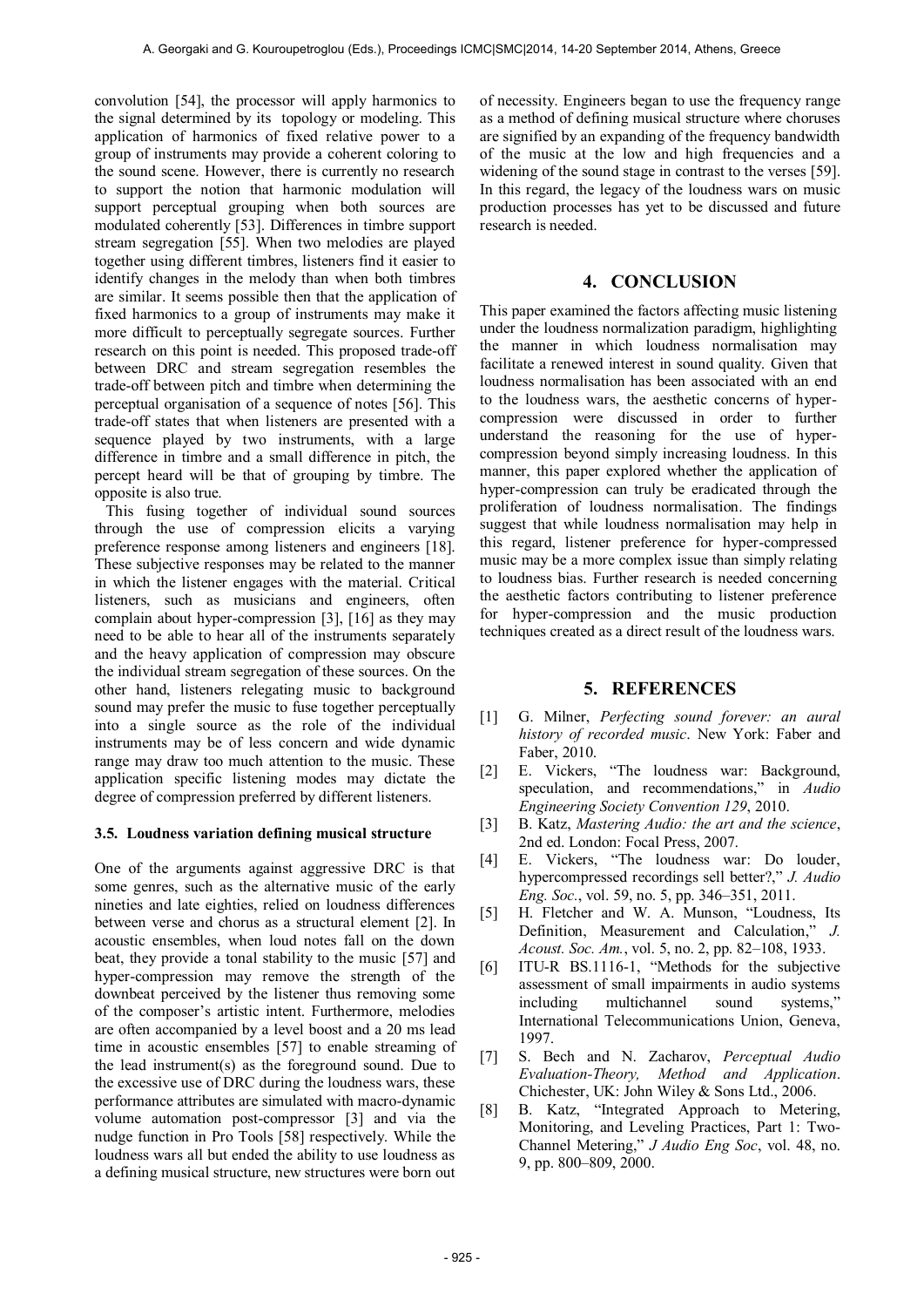- [9] Hydrogen audio, "ReplayGain 1.0 specification," 28-Mar-2014. .
- [10] Apple, "iTunes: About Sound Check," 23-Sep-2010. .
- [11] ITU-R BS.1770-3, "Algorithms to measure audio programme loudness and true-peak audio level," Geneva, 2012.
- [12] "ATSC A/85," 2013.
- [13] "Spotify," 2014. .
- [14] H. Robjohns, "The end of the loudness wars?," *Sound on Sound*, no. February 2014.
- [15] G. Reierson, "The loudness war is over," *Mix*, 02- Aug-2011. .
- [16] R. Katz, *ITunes music mastering high resolution audio delivery : produce great sounding music with Mastered for iTunes*. Waltham, MA: Focal Press, 2013.
- [17] "Dynamic Range database," *Album list*. .
- [18] B. Owsinski, *The Mixing Engineer's Handbook*, 2nd ed. Boston, USA: Course Technology, 2006.
- [19] C. Robinson, S. Lyman, and J. C. Riedmiller, "Intelligent Program Loudness Measurement and Control: What Satisfies Listeners?," in *Audio Engineering Society Convention 115*, 2003.
- [20] E. Benjamin, "Preferred Listening Levels and Acceptance Windows for Dialog Reproduction in the Domestic Environment," in *Audio Engineering Society Convention 117*, 2004.
- [21] S. G. Norcross, G. A. Soulodre, and M. C. Lavoie, "The Subjective Loudness of Typical Program Material," in *Audio Engineering Society Convention 115*, 2003.
- [22] EBU-R128, "Loudness normalisation and permitted maximum level of audio signals," European Broadcasting Union, Geneva, Aug. 2011.
- [23] N. Kelly, "Manic compression: it's killing rock'n'roll -- but the kids like it," *Irish Independent*, 2012.
- [24] D. Dougherty, "The Sizzling Sound of Music," 03-Jan-2009.
- [25] J. Blauert, "Cognitive and aesthetic aspects of noise engineering," presented at the Internoise, 1986, vol. 1, pp. 5–14.
- [26] K. Pearsons, R. Bennett, and S. Fidell, "Speech Levels in Various Noise Environments," California, EPA-600-1-77-025, May 1977.
- [27] J. S. Bradley, "Acoustical measurements in some Canadian homes," *Can. Acoust.*, vol. 14, no. 4, 1986.
- [28] J. Blauert and U. Jekosch, "Sound-quality" evaluation - A multi-layered problem, *ACUSTICA*, vol. 83, no. 5, pp. 747–753, 1997.
- [29] A. S. Bregman, *Auditory scene analysis: the perceptual organization of sound.* Cambridge, Mass.: MIT Press, 2001.
- [30] M. Ronan, R. Sazdov, and N. Ward, "Factors influencing listener preference for dynamic range compression," in *AES 137 Convention*, Los Angeles, in press.
- [31] W. F. Thompson, *Music, thought, and feeling: understanding the psychology of music*. Oxford: Oxford University Press, 2009.
- [32] A. R. Damasio, *Descartes' error: emotion, reason and the human brain*. London: Vintage, 2006.
- [33] J. G. Neuhoff, "Perceptual bias for rising tones," *Nature*, vol. 395, no. 6698, pp. 123–124, 1998.
- [34] R. T. Dean, F. Bailes, and E. Schubert, "Acoustic Intensity Causes Perceived Changes in Arousal Levels in Music: An Experimental Investigation," *PLoS ONE*, vol. 6, no. 4, p. e18591, Apr. 2011.
- [35] E. Schubert, "Modeling Perceived Emotion with Continuous Musical Features," *Music Percept.*, vol. 21, no. 4, pp. 561–585, 2004.
- [36] P. N. Juslin and D. Västfjäll, "Emotional responses to music: The need to consider underlying mechanisms," *Behav. Brain Sci.*, vol. 31, no. 05, pp. 559–575, 2008.
- [37] A. Bhatara, A. K. Tirovolas, L. M. Duan, B. Levy, and D. J. Levitin, "Perception of emotional expression in musical performance.," *J. Exp. Psychol. Hum. Percept. Perform.*, vol. 37, no. 3, pp. 921–934, 2011.
- [38] S. K. Langer, *Philosophy in a new key: a study in the symbolism of reason, rite, and art, 3rd Ed.* Cambridge, Mass: Harvard University press, 1957.
- [39] L. B. Meyer, *Emotion and meaning in music*. Chicago: University of Chicago Press, 1961.
- [40] G. Mandler, *Mind and body : psychology of emotion and stress*. New York: W.W. Norton, 1984.
- [41] K. N. Olsen, C. J. Stevens, and J. Tardieu, "Loudness change in response to dynamic acoustic intensity.," *J. Exp. Psychol. Hum. Percept. Perform.*, vol. 36, no. 6, pp. 1631–1644, 2010.
- [42] L. Bishop, F. Bailes, and R. T. Dean, "Musical Expertise and the Ability to Imagine Loudness," *PLoS ONE*, vol. 8, no. 2, p. e56052, Feb. 2013.
- [43] E. Zwicker and H. Fastl, *Psychoacoustics: facts, and models*, vol. 22. New York: Springer-Verlag, 1990.
- [44] W. M. Wagenaars, A. J. Houtsma, and R. A. van Lieshout, "Subjective evaluation of dynamic compression in music," *J. Audio Eng. Soc.*, vol. 34, no. 1/2, pp. 10–18, 1986.
- [45] E. Deruty and D. Tardieu, "About Dynamic Processing in Mainstream Music," *J. Audio Eng. Soc.*, vol. 62, no. 1/2, pp. 42–55, 2014.
- [46] T. Lund, "Control of Loudness in Digital TV," in *Proc. of the NAB-2006 Convention*, 2006.
- [47] M. Wolters, H. Mundt, and J. Riedmiller, "Loudness Normalization in the Age of Portable Media Players," in *Audio Engineering Society Convention 128*, 2010.
- [48] P. White and M. Houghton, "Crafting loud mixes that sound great," *Sound on Sound*, Mar-2012.
- [49] F. Rumsey and T. McCormick, *Sound and recording*. Amsterdam: Elsevier/Focal, 2009.
- [50] "Lars Ulrich takes on the Death Magnetic complainers." [Online]. Available: http://www.musicradar.com/news/guitars/lars-